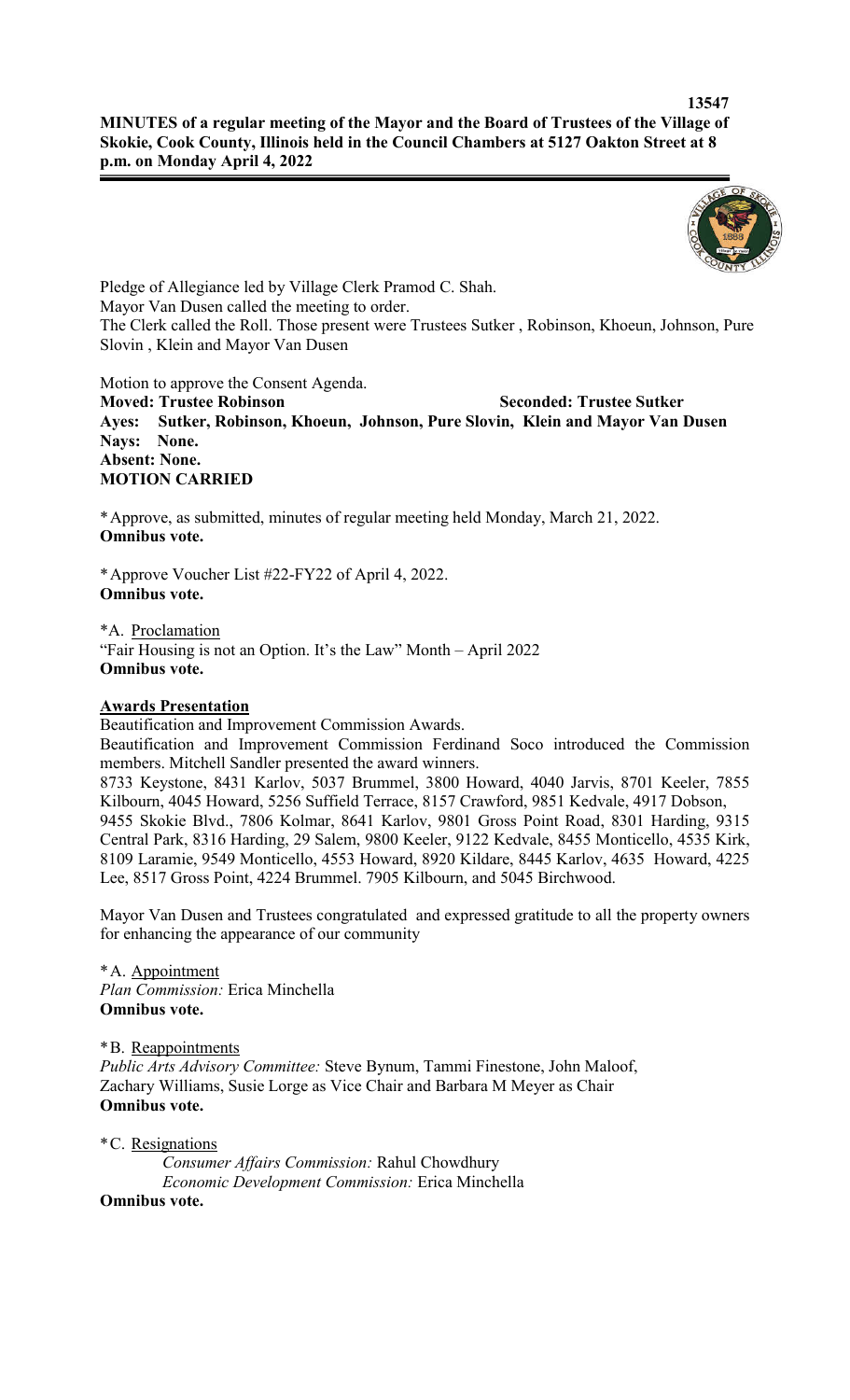#### **13548 Meeting of the Mayor and Board of Trustees Monday, April 4, 2022 Page Two**

Report of the Village Manager.

\*A. 2022 Non-Arterial Street Resurfacing Program – Schroeder and Schroder Inc., Skokie, IL – \$5,500,436.08.

MFT 22-4-R-1530 Motion to approve an MFT Resolution with the Illinois Department of Transportation for the 2022 non-arterial street resurfacing program. **Omnibus vote.**

### MFT 22-4-R-1531

Motion to approve an MFT Resolution with Rebuild Illinois for the 2022 non-arterial street resurfacing program. **Omnibus vote.**

\*B. Riding Lawn Mower – Halloran Power Equipment, Inc., Palatine, IL - \$27,392.82. for a riding lawn mower. Motion to award a contract to Halloran Power equipment, Inc. Palatine, IL in the amount of \$27,392.82 **Omnibus vote.**

\*C. Request to Sell Surplus Vehicles and Equipment. Motion to sell surplus vehicles and equipment. **Omnibus vote.**

D. Request for Executive Session.

Motion to approve a request for an Executive Session pursuant to Section 2, Paragraph C.11 of the State of Illinois Open Meetings Act at the end of the regular meeting and to adjourn therefrom.

**Moved: Trustee Pure Slovin Seconded: Trustee Johnson Ayes: Sutker, Robinson, Khoeun, Johnson, Pure Slovin, Klein and Mayor Van Dusen Nays: None. Absent: None. MOTION CARRIED**

Report of the Corporation Counsel.

CONSENT:

\*A. Ordinance 22-4-Z-4596

Motion to adopt an ordinance granting a site plan amendment for a limited-service restaurant with a drive-through at 3720 Touhy Avenue, Skokie, Illinois, in a B2 Commercial district, the repeal of Village Ordinance Number 19-5-Z-4459 and relief from certain sections of Chapters 82 and 118 of the Skokie Village Code (2022-01P). This item is on the consent agenda for second reading and adoption.

## **Omnibus vote.**

## \*B. Ordinance 22-4-Z-4597

Motion to adopt an ordinance granting a special use permit to establish and operate a limited-Service restaurant with a drive-through at 3720 Touhy Avenue, Skokie, Illinois in a B2 Commercial district (2022-02P). This item is on the consent agenda for second reading and adoption.

# **Omnibus vote.**

## \*C. Ordinance 22-4-Z-4598

Motion to adopt an ordinance granting a special use permit to allow outdoor dining at 3720 Touhy Avenue, Skokie, Illinois in a B2 Commercial district (2022-03P). This item is on the consent agenda for second reading and adoption. **Omnibus vote.**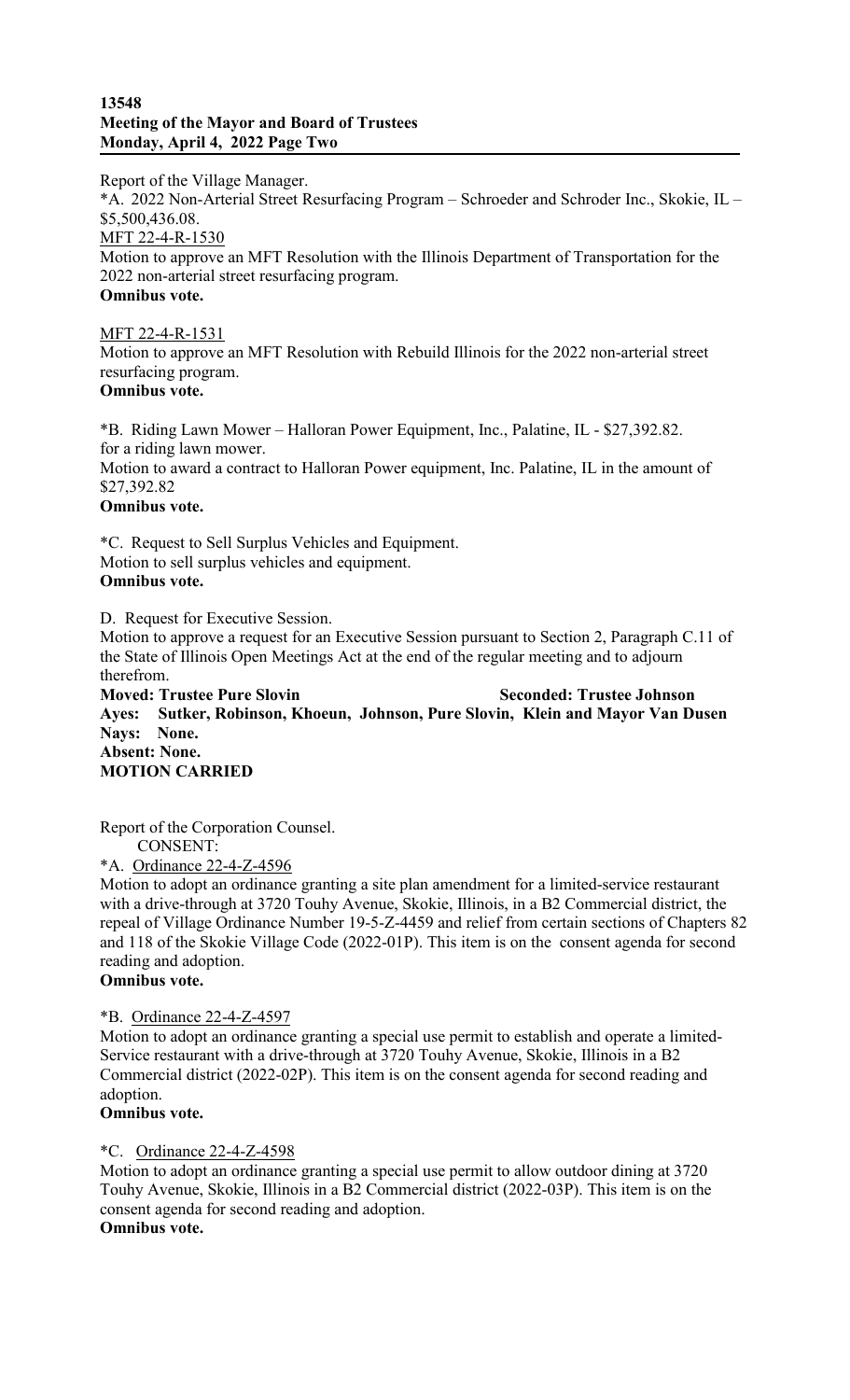Plan Commission.

A. Plan Commission Case 2022-08P – Zoning Map Amendment: 5150 Touhy & 5149, 5153 & 5157 Jarlath – Dunkin'-Baskin Matt Brandmeyer, Community Development Director answered questions from the Board. A member of the Panjwani family also answered questions from the Board. Motion to approve the petitioner's request for the zoning map amendment at 5150 Touhy & 5149, 5153 & 5157 Jarlath -Dunkin' Baskin be approved subject to all conditions. **Moved: Trustee Seconded: Trustee Ayes: Sutker, Robinson, Khoeun, Pure Slovin, Klein and Mayor Van Dusen Nays: Johnson. Absent: None. MOTION CARRIED**

B. Plan Commission Case 2022-09P – Alley Vacation: 5150 Touhy & 5149, 5153 & 5157 Jarlath – Dunkin'-Baskin. Motion to approve the petitioner's request for alley vacation: 5150 Touhy & 5149, 5153 & 5157 Jarlath – Dunkin'-Baskin be approved subject to all conditions. **Moved: Trustee Robinson Seconded: Trustee Sutker Ayes: Sutker, Robinson, Khoeun, Johnson, Pure Slovin, Klein and Mayor Van Dusen Nays: None. Absent: None. MOTION CARRIED**

C. Plan Commission Case 2022-10P – Site Plan Approval: 5150 Touhy & 5149, 5153 & 5157 Jarlath – Dunkin'-Baskin Motion to approve the petitioner's request for site plan approval for 5150 Touhy & 5149, 5153 & 5157 Jarlath – Dunkin'-Baskin be approved subject to all conditions. **Moved: Trustee Klein Seconded: Trustee Sutker Ayes: Sutker, Robinson, Khoeun, Johnson, Pure Slovin, Klein and Mayor Van Dusen Nays: None. Absent: None. MOTION CARRIED**

D. Plan Commission Case 2022-11P – Special Use Permit – Drive-Through: 5150 Touhy & 5149, 5153 & 5157 Jarlath – Dunkin'-Baskin. Motion to approve the petitioner's request for special use permit– Drive-Through: 5150 Touhy & 5149, 5153 & 5157 Jarlath – Dunkin'-Baskin be approved subject to all conditions.

**Moved: Trustee Sutker Seconded: Trustee Robinson Ayes: Sutker, Robinson, Khoeun, Johnson, Pure Slovin, Klein and Mayor Van Dusen Nays: None. Absent: None. MOTION CARRIED**

E. Plan Commission Case 2022-12P – Special Use Permit – Outdoor Dining: 5150 Touhy & 5149, 5153 & 5157 Jarlath – Dunkin'-Baskin. Motion to approve the petitioner's request for Special Use Permit – Outdoor Dining: 5150 Touhy & 5149, 5153 & 5157 Jarlath – Dunkin'-Baskin be approved subject to all conditions. **Moved: Trustee Pure Slovin Seconded: Trustee Klein Ayes: Sutker, Robinson, Khoeun, Johnson, Pure Slovin, Klein and Mayor Van Dusen Nays: None. Absent: None. MOTION CARRIED**